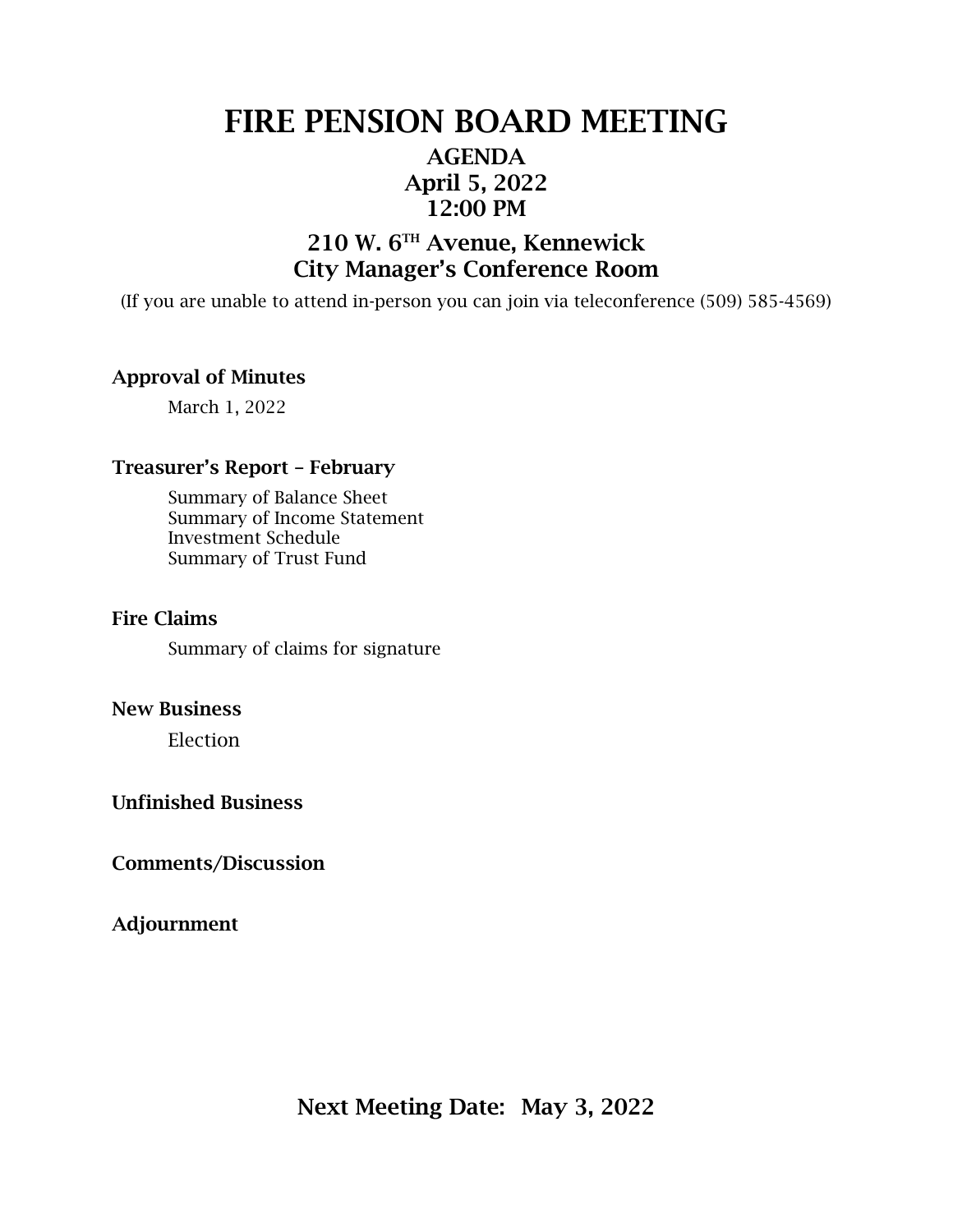#### FIREMEN'S PENSION BOARD MEETING MINUTES March 1, 2022

Finance Director Dan Legard called the meeting to order at 12:22 p.m. Also present were; Mayor Bill McKay, Board Members Gary Williams, Tom Reich, and City Clerk Terri Wright.

### APPROVAL OF MINUTES

The minutes of February 1, 2022 were unanimously approved by motion of Mr. Reich and seconded by Mr. Williams.

### TREASURER'S REPORT

Dan Legard provided the Treasurer's Report. The ending fund balance through January 2022 in the Fire Pension Fund was \$935,742.

The ending fund balance in the Other Post-Employment Benefits Trust Fund (OPEB) was \$4,267,683.

The Treasurer's Report of January 2022 was unanimously approved by motion of Mr. Reich and seconded by Mayor McKay.

### FIRE CLAIMS

The Fire Claims were approved by the Kennewick Disability Board in the amount of \$11,039.50 and were unanimously approved by motion of Ms. Wright and seconded by Mr. Legard.

#### NEW BUSINESS

Ms. Wright provided an update regarding the upcoming election process. Nomination letters will be going out within the next week.

#### UNFINISHED BUSINESS

Brian Ellis has been selected to serve as an alternate on the board.

ADJOURNMENT – The meeting adjourned at 12:33 p.m.

Terri L. Wright, CMC City Clerk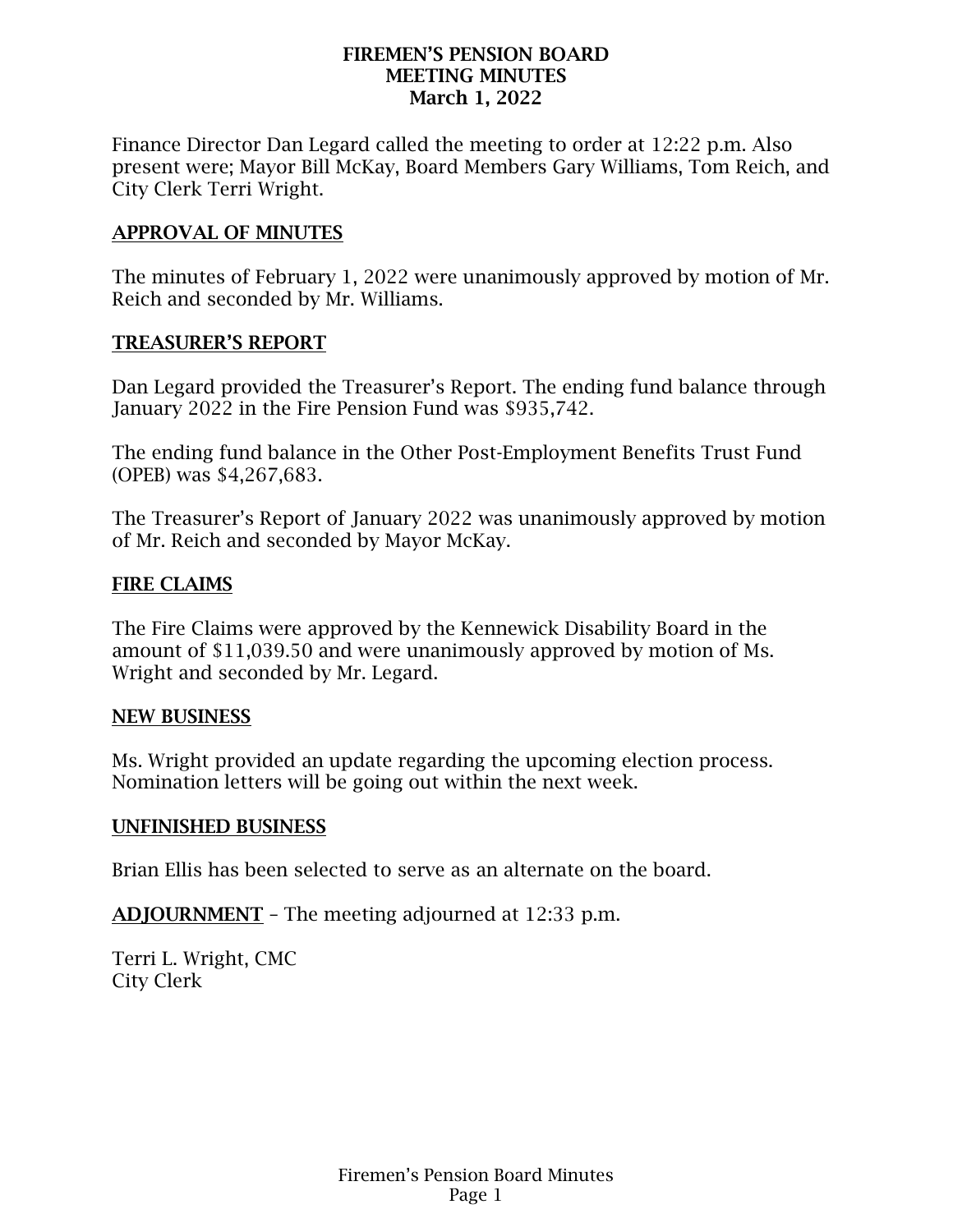# CITY OF KENNEWICK FIRE PENSION FUND

Preliminary Financial Statements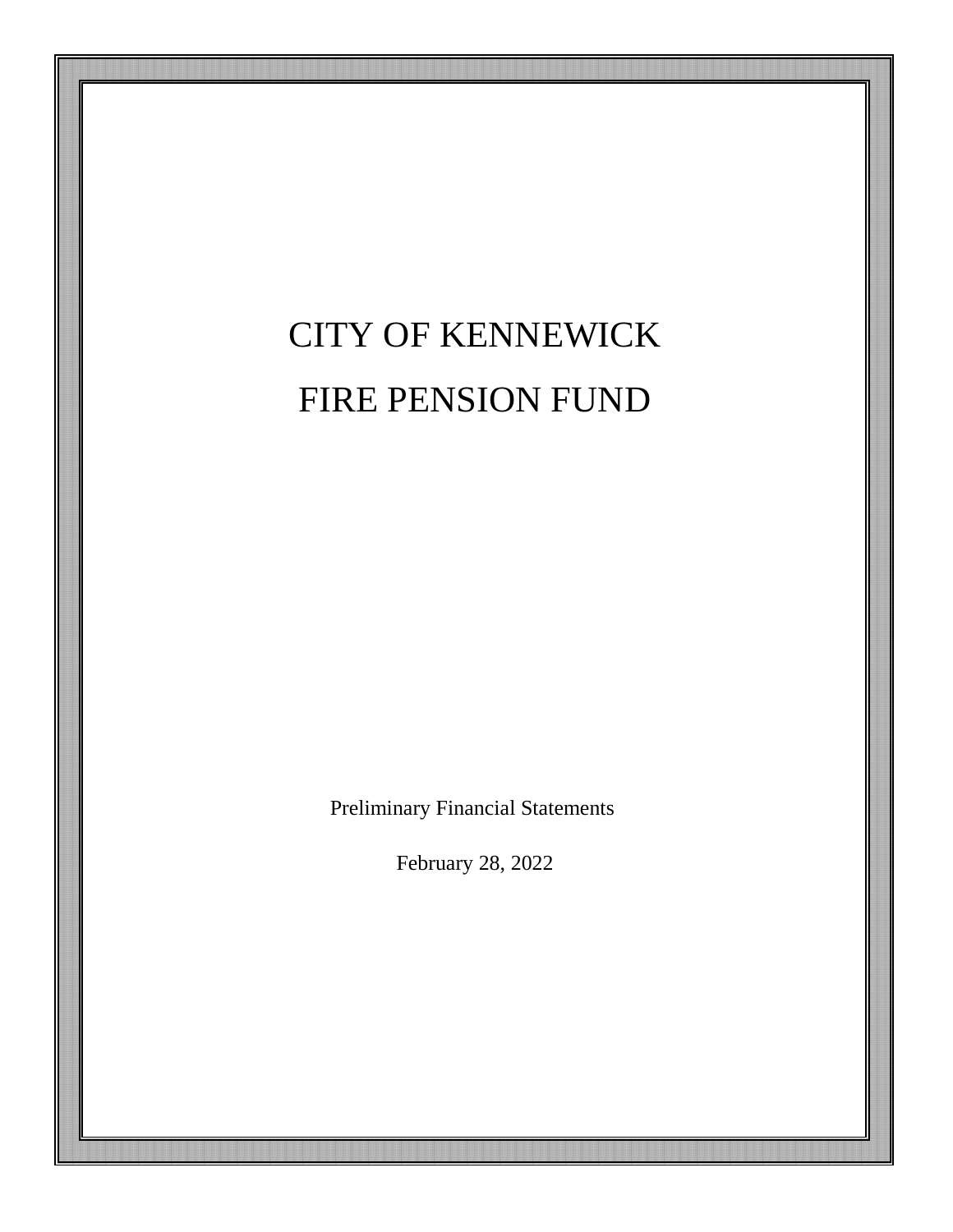### **Fire Pension Fund**

Balance Sheet

<span id="page-3-0"></span>

|                                           | Current Year  |               |         |  |  |
|-------------------------------------------|---------------|---------------|---------|--|--|
| <b>Assets</b>                             |               |               |         |  |  |
| Equity in Pooled Cash & Investments       | \$<br>878,249 | \$            | 826,541 |  |  |
| Investments                               | 43,869        |               | 72,989  |  |  |
| <b>Interest Receivable</b>                | 1,302         |               | 2,168   |  |  |
| <b>Total Assets</b>                       | \$<br>923,420 | \$            | 901,697 |  |  |
| <b>Liabilities</b>                        |               |               |         |  |  |
| Accounts Payable                          | \$            | $\mathcal{S}$ |         |  |  |
| Deferred Revenue                          |               |               | -       |  |  |
| <b>Total Liabilities</b>                  |               |               |         |  |  |
| <b>Fund Balance</b>                       |               |               |         |  |  |
| <b>Restricted Fund Balance</b>            | 923,420       |               | 901,697 |  |  |
| <b>Total Fund Balance</b>                 | 923,420       |               | 901,697 |  |  |
| <b>Total Liabilities and Fund Balance</b> | \$<br>923,420 | \$            | 901,697 |  |  |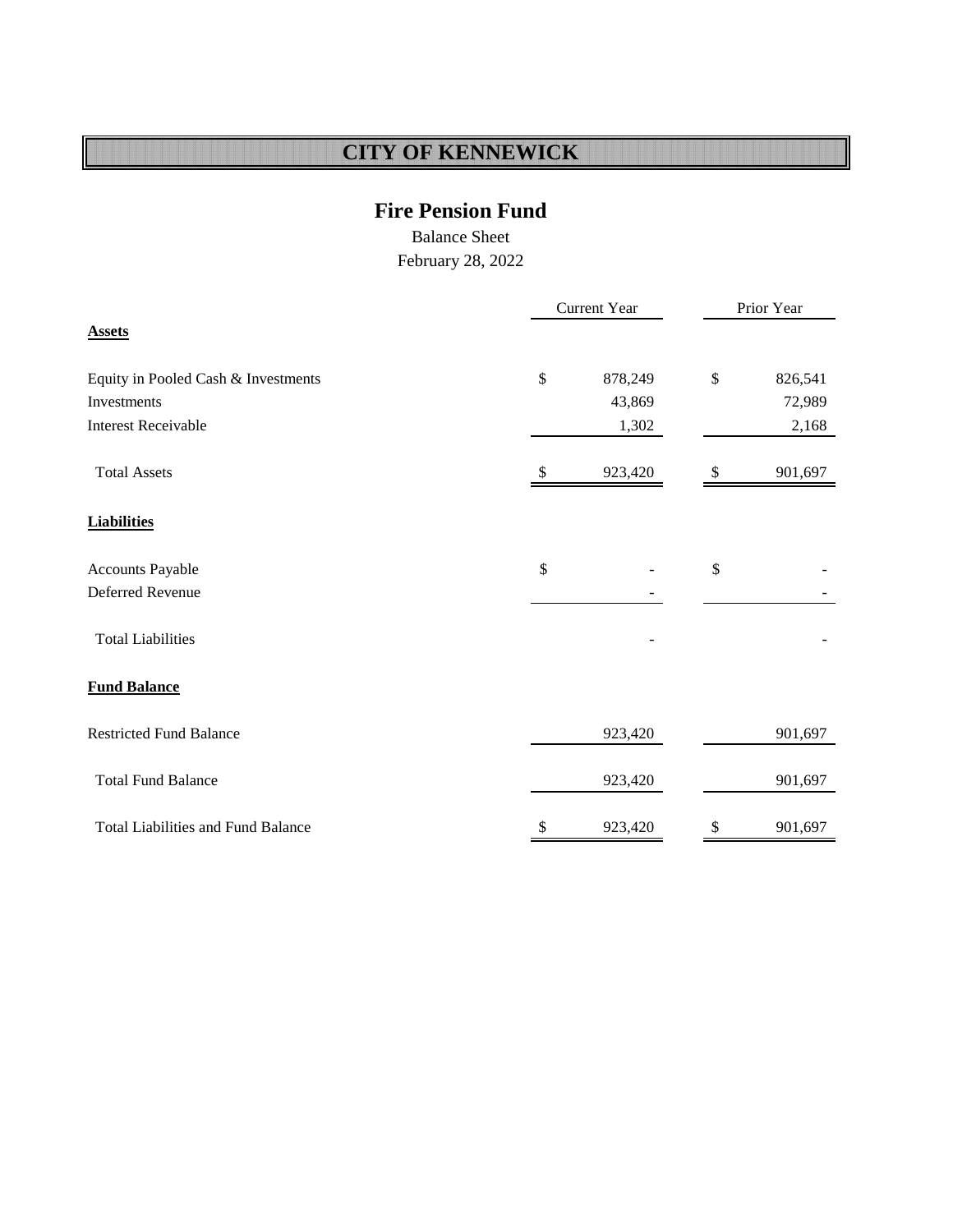### **Fire Pension Fund**

Income Statement February 28, 2022

|                                | 2022 |               | Current            |               | Year To                      |               | Over (Under)  |         | Prior Year |  |
|--------------------------------|------|---------------|--------------------|---------------|------------------------------|---------------|---------------|---------|------------|--|
|                                |      | <b>Budget</b> | Month              | Date          |                              | <b>Budget</b> |               | To Date |            |  |
| <b>Revenues:</b>               |      |               |                    |               |                              |               |               |         |            |  |
| Real and Personal Property Tax | \$   | 67,000        | \$<br>$\mathbf{r}$ | $\mathcal{S}$ | ÷,                           | \$            | $(67,000)$ \$ |         |            |  |
| Fire Insurance Premium Tax     |      | 110,000       |                    |               | $\qquad \qquad \blacksquare$ |               | (110,000)     |         |            |  |
| <b>Investment Interest</b>     |      | 19,000        | 109                |               | 229                          |               | (18, 771)     |         | 814        |  |
| <b>Total Revenues</b>          |      | 196,000       | 109                |               | 229                          |               | (195, 771)    |         | 814        |  |
| <b>Expenditures:</b>           |      |               |                    |               |                              |               |               |         |            |  |
| <b>Retirement Allowance</b>    |      | 145,000       | 12,599             |               | 25,198                       |               | (119, 802)    |         | 24,267     |  |
| <b>Actuarial Study</b>         |      |               |                    |               |                              |               |               |         |            |  |
| Office Supplies                |      | 25            |                    |               |                              |               | (25)          |         |            |  |
| Postage Expense                |      | 125           |                    |               |                              |               | (125)         |         |            |  |
| Travel and Training            |      | 2,000         |                    |               |                              |               | (2,000)       |         |            |  |
| <b>Total Expenditures</b>      |      | 147,150       | 12,599             |               | 25,198                       |               | (121, 952)    |         | 24,267     |  |
| Net Income (Loss)              |      | 48,850        | (12, 490)          |               | (24,969)                     |               | (73, 819)     |         | (23, 454)  |  |
| <b>Beginning Fund Balance</b>  |      | 963,801       | 935,910            |               | 948,389                      |               |               |         | 925,151    |  |
| <b>Ending Fund Balance</b>     | \$   | 1,012,651     | \$<br>923,420      | \$            | 923,420                      | \$            | $(73,819)$ \$ |         | 901,697    |  |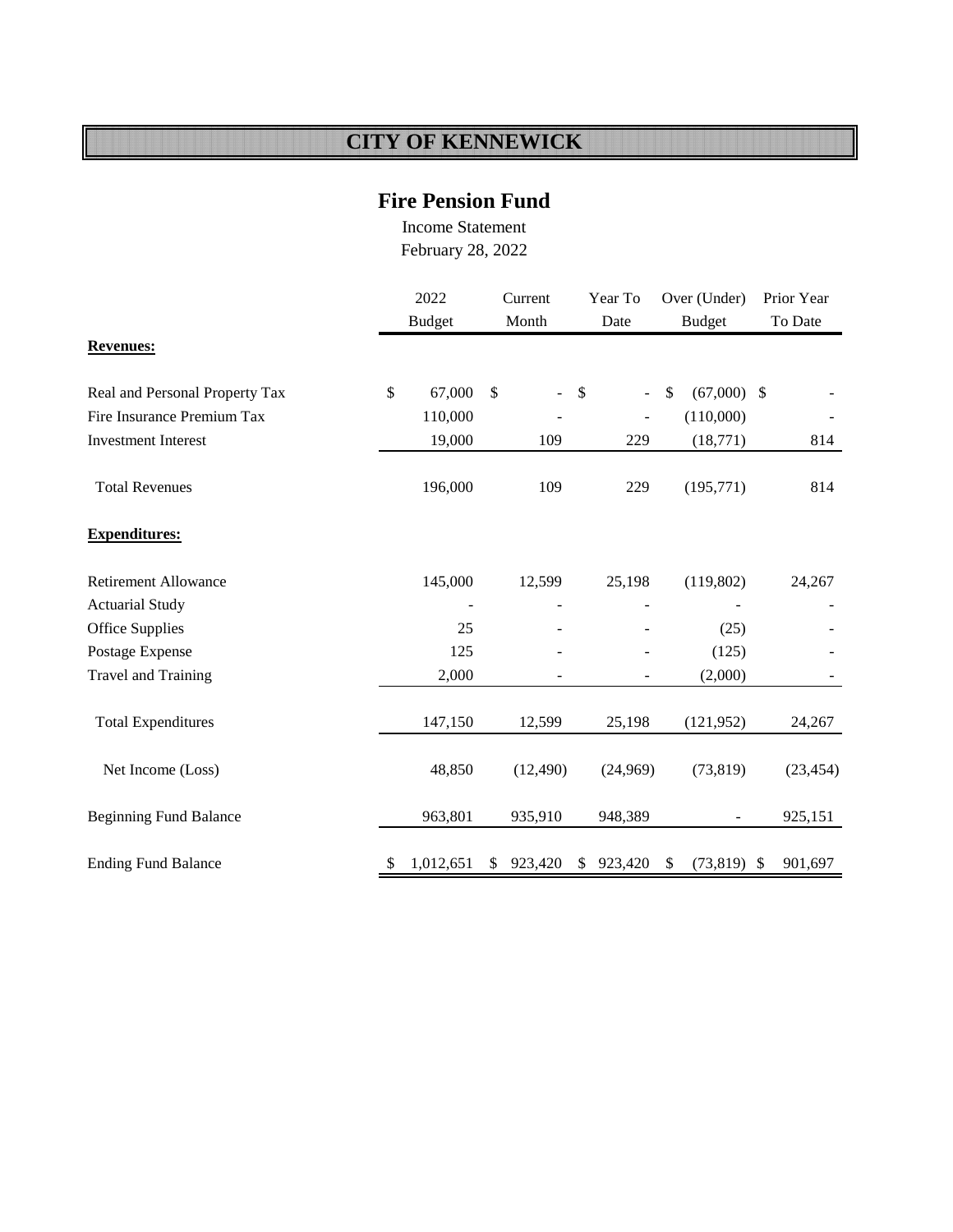### **Fire Pension Fund**

Investment Schedule February 28, 2022

|                           |                             |               |                 | <b>INTEREST</b> |      | <b>CURRENT</b>    |
|---------------------------|-----------------------------|---------------|-----------------|-----------------|------|-------------------|
| <b>PURCHASE</b>           |                             | ORIGINAL      | <b>MATURITY</b> | RATE/           |      | <b>INVESTMENT</b> |
| <b>DATE</b>               | <b>DESCRIPTION</b>          | <b>AMOUNT</b> | <b>DATE</b>     | YIELD           |      | <b>BALANCE</b>    |
|                           |                             |               |                 |                 |      |                   |
| <b>Installment Notes:</b> |                             |               |                 |                 |      |                   |
| April 1, 2015             | $LID$ #226 Note             | \$166,111     | April 1, 2025   | 3.25%           | - \$ | 40,511            |
|                           | March 1, 2012 LID #225 Note | 141,036       | March 1, 2022   | 3.00%           |      | 3,358             |
|                           |                             |               |                 |                 |      |                   |
|                           |                             |               |                 |                 | S    | 43.869            |

#### Interest Accrual

|                        |             |                    |             | MATURITY INVESTMENT ACCRUED |               |                 |
|------------------------|-------------|--------------------|-------------|-----------------------------|---------------|-----------------|
| <b>DATE</b>            | <b>BANK</b> | <b>DESCRIPTION</b> | <b>RATE</b> | <b>DATE</b>                 | <b>AMOUNT</b> | <b>INTEREST</b> |
|                        |             |                    |             |                             |               |                 |
| April 1, 2021          | LID NOTE    | LID #226           | 3.25%       | April 1, 2025 \$            | 40.511 \$     | 1,201           |
| March 1, 2021 LID NOTE |             | LID#225            | 3.00%       | March 1, 2022               | 3,358         | 100             |
|                        |             |                    |             |                             |               |                 |

 $$ 1,302$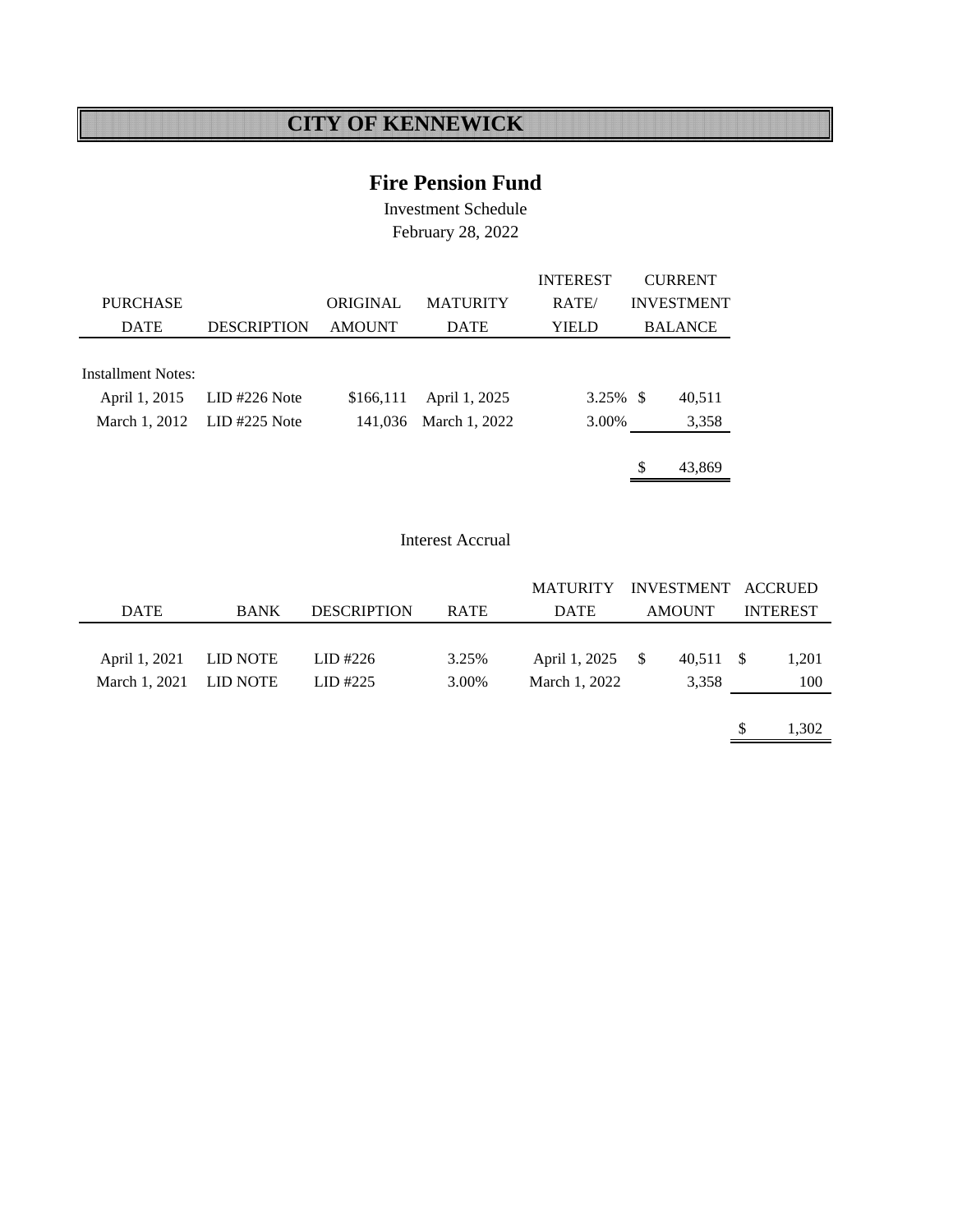# CITY OF KENNEWICK OTHER POST EMPLOYMENT BENEFITS TRUST FUND

Preliminary Financial Statements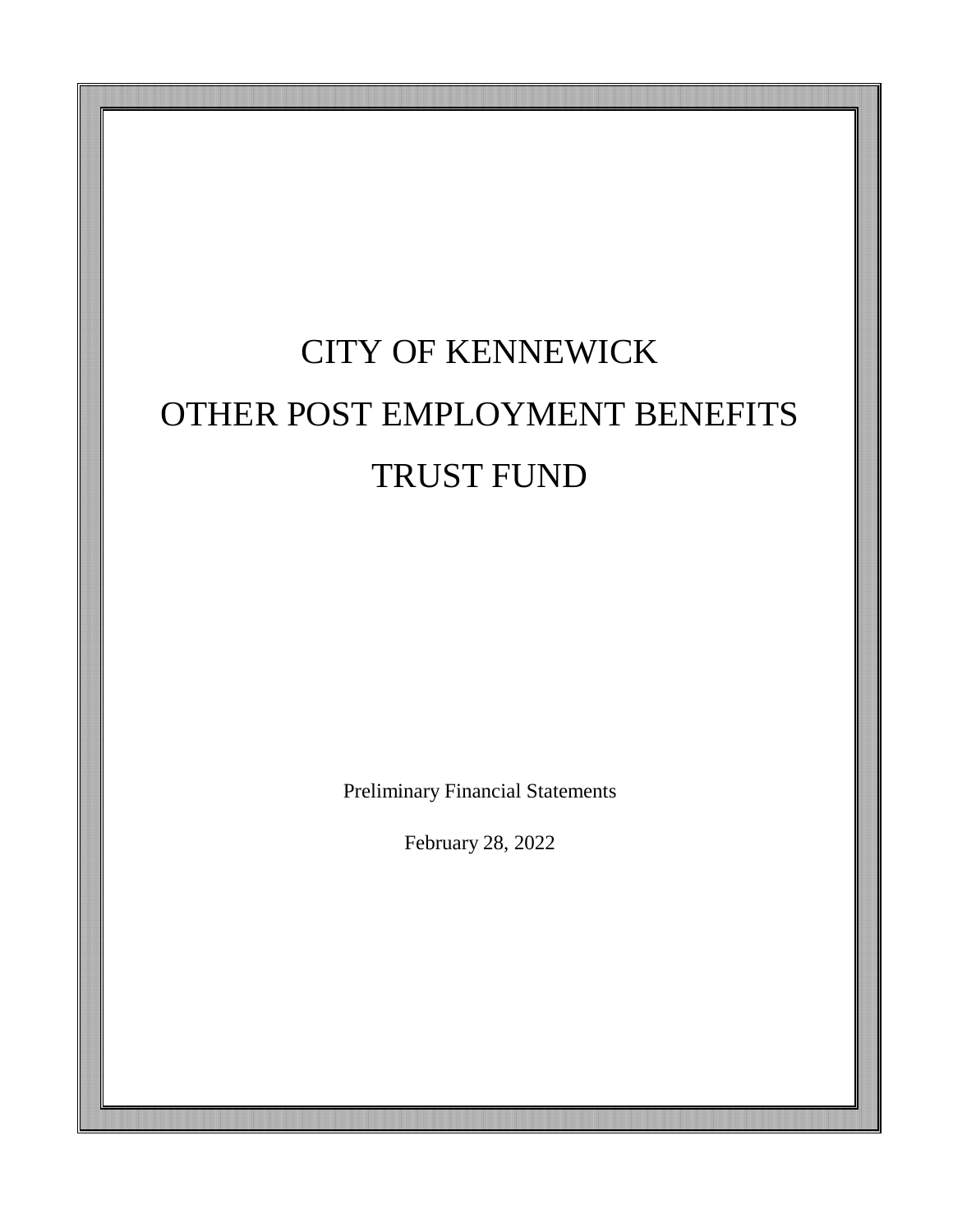### **Other Post Employment Benefits Trust Fund**

Balance Sheet

|                                           | <b>Current Year</b> |           | Prior Year    |           |  |  |
|-------------------------------------------|---------------------|-----------|---------------|-----------|--|--|
| <b>Assets</b>                             |                     |           |               |           |  |  |
| Equity in Pooled Cash & Investments       | $\$$                | 4,221,113 | $\mathcal{S}$ | 4,116,305 |  |  |
| Investments                               |                     | 40,511    |               | 59,503    |  |  |
| <b>Interest Receivable</b>                |                     | 1,201     |               | 1,764     |  |  |
| <b>Taxes Receivable</b>                   |                     |           |               |           |  |  |
| <b>Total Assets</b>                       |                     | 4,262,825 |               | 4,177,572 |  |  |
| <b>Liabilities</b>                        |                     |           |               |           |  |  |
| Accounts Payable                          | \$                  |           | \$            | 4,597     |  |  |
| Deferred Revenue                          |                     |           |               |           |  |  |
| <b>Total Liabilities</b>                  |                     |           |               | 4,597     |  |  |
| <b>Fund Balance</b>                       |                     |           |               |           |  |  |
| <b>Committed Fund Balance</b>             |                     | 4,262,825 |               | 4,172,974 |  |  |
| <b>Total Fund Balance</b>                 |                     | 4,262,825 |               | 4,172,974 |  |  |
| <b>Total Liabilities and Fund Balance</b> | \$                  | 4,262,825 | \$            | 4,177,572 |  |  |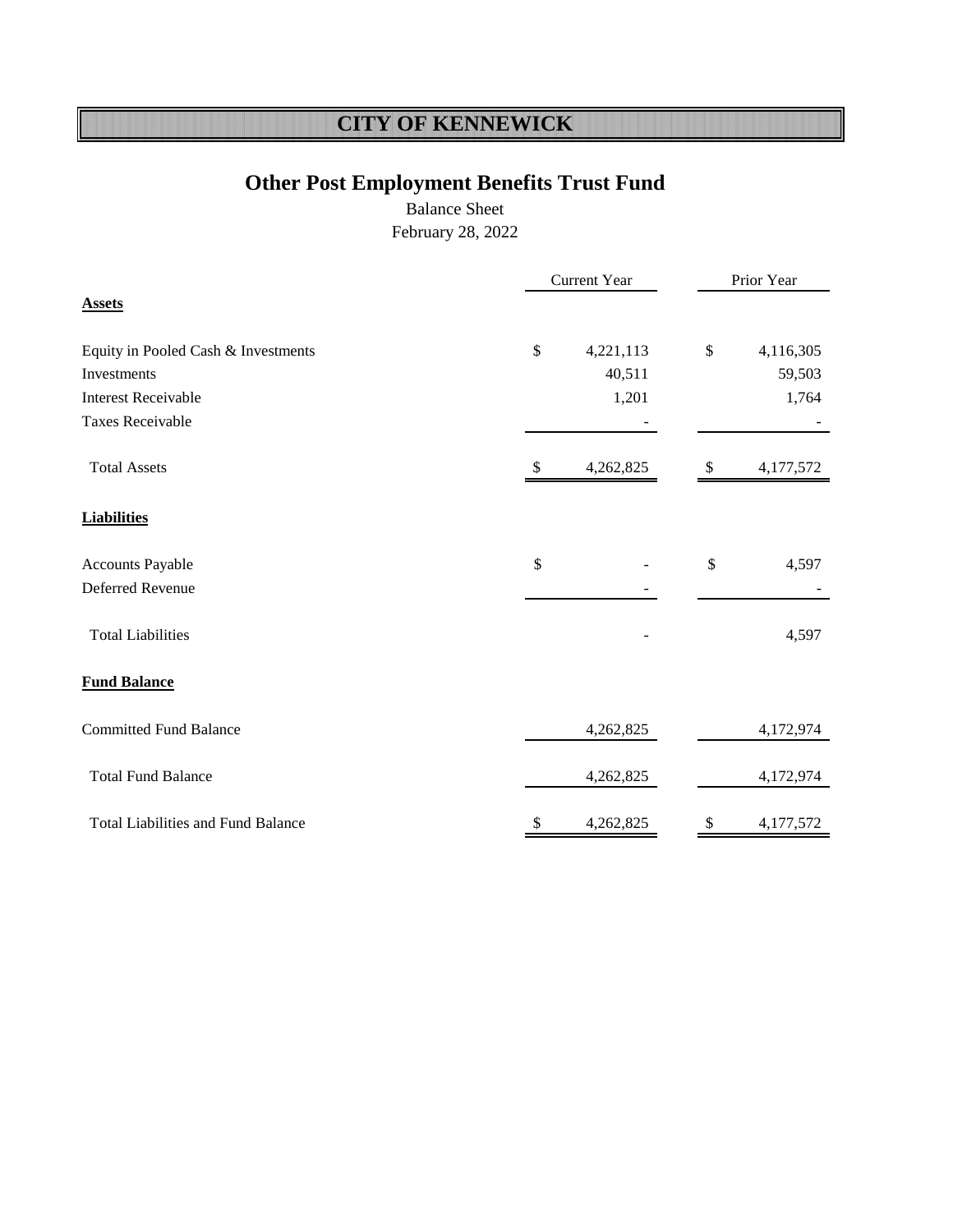### **Other Post Employment Benefits Trust Fund**

Income Statement [February 28, 2022](#page-3-0)

|                                   | 2022<br><b>Budget</b> |           | Current<br>Month |           | Year To<br>Date |             | Over (Under)<br><b>Budget</b> |                          | Prior Year<br>To Date |           |
|-----------------------------------|-----------------------|-----------|------------------|-----------|-----------------|-------------|-------------------------------|--------------------------|-----------------------|-----------|
| <b>Revenues:</b>                  |                       |           |                  |           |                 |             |                               |                          |                       |           |
| Water and Sewer Utility Tax       | $\mathbb{S}$          | 678,795   | \$               | 40,000    | \$              | 80,000      | \$                            | $(598, 795)$ \$          |                       | 90,465    |
| <b>Investment Interest</b>        |                       | 84,000    |                  | 101       |                 | 213         |                               | (83, 787)                |                       | 2,451     |
| <b>Total Revenues</b>             |                       | 762,795   |                  | 40,101    |                 | 80,213      |                               | (682, 582)               |                       | 92,915    |
| <b>Expenditures:</b>              |                       |           |                  |           |                 |             |                               |                          |                       |           |
| <b>Medical Insurance</b>          |                       | 403,000   |                  | 28,769    |                 | 57,002      |                               | (345,998)                |                       | 61,302    |
| Medical and Prescriptions         |                       | 199,500   |                  | 16,777    |                 | 28,278      |                               | (171, 222)               |                       | 19,980    |
| <b>Disability Board Secretary</b> |                       | 4,000     |                  | 67        |                 | 131         |                               | (3,869)                  |                       | 167       |
| <b>Office Supplies</b>            |                       | 50        |                  |           |                 |             |                               | (50)                     |                       |           |
| Postage Expense                   |                       | 300       |                  | 128       |                 | 131         |                               | (169)                    |                       | 20        |
| Travel and Training               |                       | 2,000     |                  |           |                 |             |                               | (2,000)                  |                       |           |
| Contractual/Consulting Services   |                       |           |                  |           |                 | ÷,          |                               |                          |                       |           |
| <b>Copier Charges</b>             |                       | 20        |                  |           |                 |             |                               | (20)                     |                       |           |
| <b>Total Expenditures</b>         |                       | 608,870   |                  | 45,742    |                 | 85,542      |                               | (523, 328)               |                       | 81,469    |
| Net Income (Loss)                 |                       | 153,925   |                  | (5,641)   |                 | (5,329)     |                               | (159, 254)               |                       | 11,446    |
| <b>Beginning Fund Balance</b>     |                       | 4,282,873 |                  | 4,268,466 |                 | 4,268,155   |                               |                          |                       | 4,161,528 |
| <b>Ending Fund Balance</b>        | \$                    | 4,436,798 | S                | 4,262,825 |                 | \$4,262,825 | <sup>\$</sup>                 | $(159,254)$ \$ 4,172,974 |                       |           |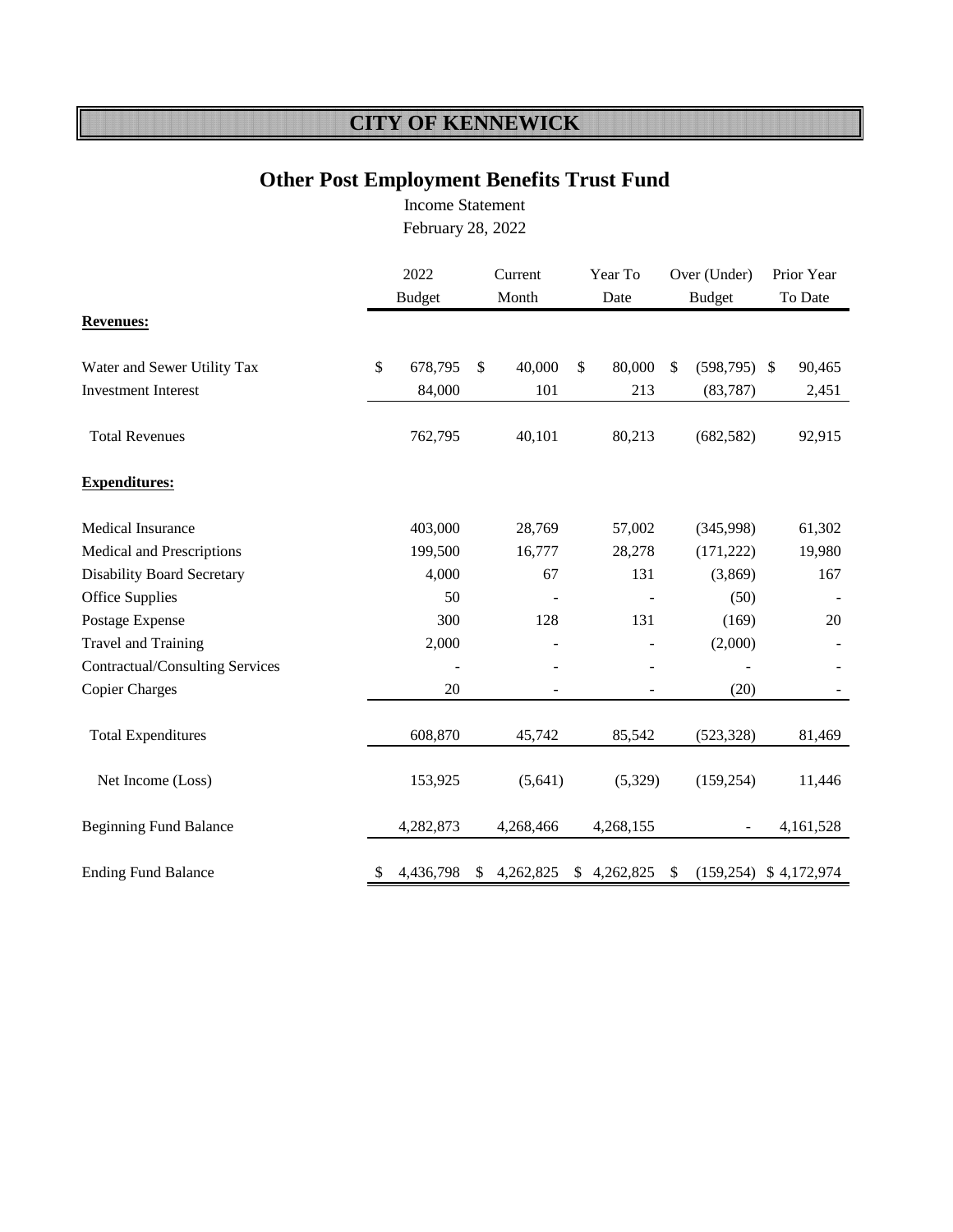### **Other Post Employment Benefits Trust Fund**

Investment Schedule February 28, 2022

|                           |                    |               |                 | <b>INTEREST</b> | <b>CURRENT</b>    |
|---------------------------|--------------------|---------------|-----------------|-----------------|-------------------|
| <b>PURCHASE</b>           |                    | ORIGINAL      | <b>MATURITY</b> | RATE/           | <b>INVESTMENT</b> |
| <b>DATE</b>               | <b>DESCRIPTION</b> | <b>AMOUNT</b> | <b>DATE</b>     | YIELD           | <b>BALANCE</b>    |
|                           |                    |               |                 |                 |                   |
| <b>Installment Notes:</b> |                    |               |                 |                 |                   |
|                           |                    |               |                 |                 |                   |
| April 1, 2015             | $LID$ #226 Note    | 185,500       | April 1, 2025   | $3.25\%$ \$     | 40,511            |
|                           |                    |               |                 |                 |                   |
|                           |                    |               |                 |                 | \$<br>40,511      |

#### Interest Accrual

|                        |             |                    |             |               | MATURITY INVESTMENT ACCRUED |                 |
|------------------------|-------------|--------------------|-------------|---------------|-----------------------------|-----------------|
| <b>DATE</b>            | <b>BANK</b> | <b>DESCRIPTION</b> | <b>RATE</b> | <b>DATE</b>   | AMOUNT                      | <b>INTEREST</b> |
| April 1, 2021 LID NOTE |             | LID #226           | 3.25%       | April 1, 2025 | $40,511$ \$                 | 1,201           |
|                        |             |                    |             |               |                             | 1,201           |